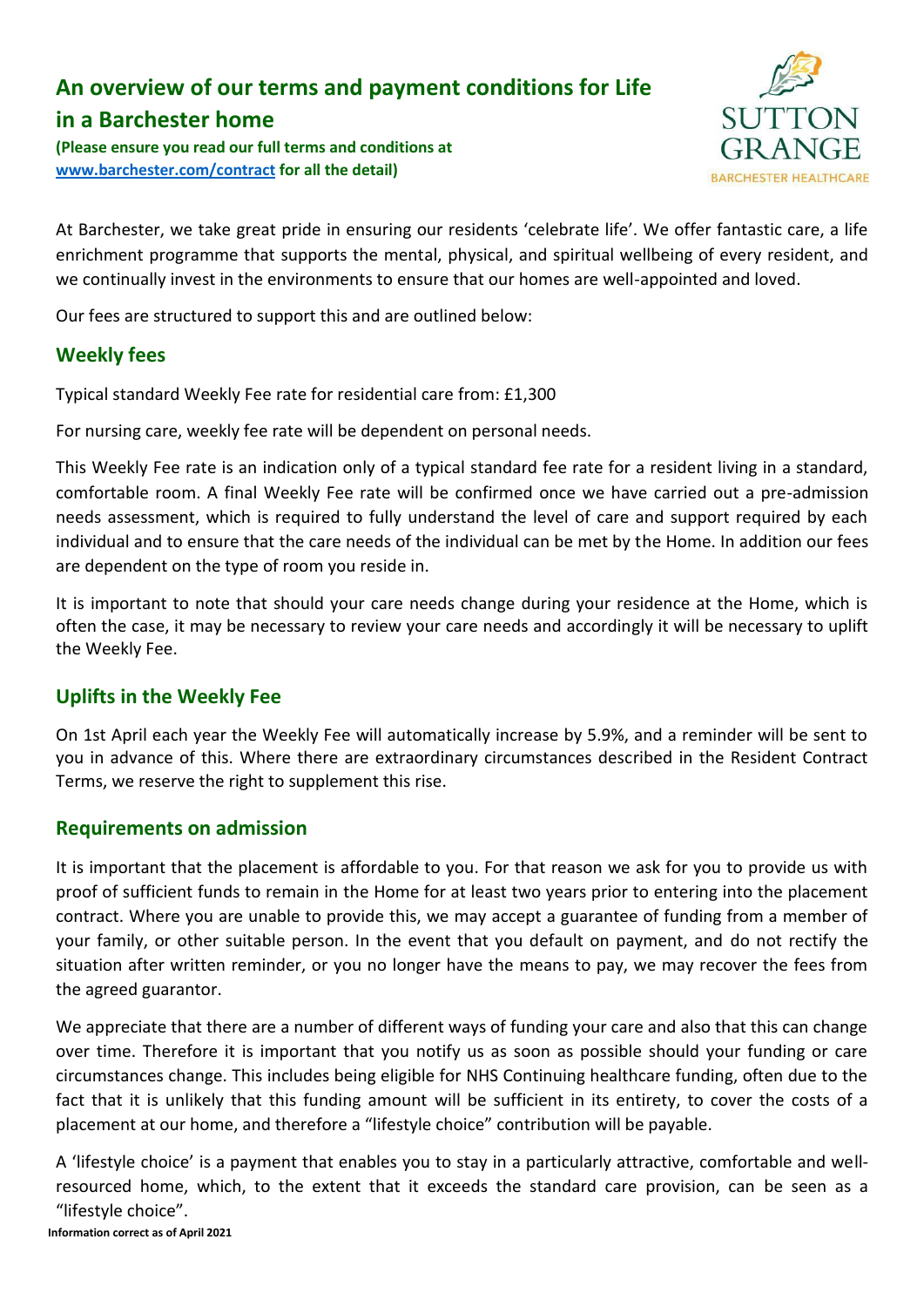The NHS Continuing Healthcare funding payment is unlikely to be sufficient to cover the full service we offer in our well-appointed, comfortable and well-resourced Barchester Home. If you wish to stay or remain in our Home, and we are able to provide the care you need, we will advise you of a "lifestyle choice" contribution.

Similarly, where you are assessed as eligible for local authority funding, the sum paid by the local authority may not (and is unlikely to) cover the full Weekly Fee we charge for the same reasons referred to above in respect of continuing healthcare fees, namely that the payment is made out of the public purse and covers only standard care provision rather than residence in our well-appointed Home. In order to stay, or remain in our Home it will therefore often be necessary to pay a "top up" to bridge the difference. Any "top-up fee" is usually paid by another person, usually a relative or significant person in your life. We reserve the right to terminate the placement if no "top up" payment is provided and hence it is important that you consider this when accepting a placement at our Home.

#### **Refundable Deposit**

Upon admission to the Home, we will collect a Refundable Deposit, equivalent to two weeks' Weekly Fee. Full details about how this deposit is used can be found in our Resident Contract Terms available on our website and as a link below. The Refundable Deposit will be returned to you or your estate (minus any relevant deductions, as set out in the Resident Contract Terms with a breakdown of any such deductions (if applicable)) as soon as practicable and ordinarily within 28 days following termination of the placement and, in the event of death.

#### **Monthly Payment**

Payments are made calendar monthly, in advance, by direct debit which must be set up on admission to the Home. Prior to the direct debit being set up, your initial payment will need to be paid in advance by BACS or card payment and will be charged pro rata from your date of admission up until the commencement of the first direct debit collection.

#### **What's included in the fee**

Our weekly fee includes items that you'd expect as part of your day-to-day living. Such as, 24 hour routine care in the Home and assistance with personal care; your bedroom and access to all facilities; heating and electricity costs; all meals (including a choice of meals), snack and drinks prepared daily by our chefs; housekeeping and laundry services; liaison with outside agencies e.g. medical practitioners and district nurses; activities and life enrichment programme (including routine trips out of home) and WiFi internet access.

Please note, the Weekly Fee excludes the following (by way of example only): personal newspapers; personal flowers; smoking or vaping materials; personal toiletries; hairdressing; dental care; manicures; beauty treatments; podiatry care or special outings e.g. theatre tickets. Further, the fee does not cover accompanying you to medical or similar appointments. Where such accompaniment is arranged this will be charged separately at a reasonable rate.

# **End of Life**

We are committed to do our best to ensure that everyone who chooses to stay with us to the end of their life should die well cared-for and with dignity. We pride ourselves on providing an exceptional after death service, in line with this commitment and as a result charge the After Death Service Fee.

The After Death Service Fee is a charge that is equivalent to the Weekly Fee (for 7 days). This ensures your